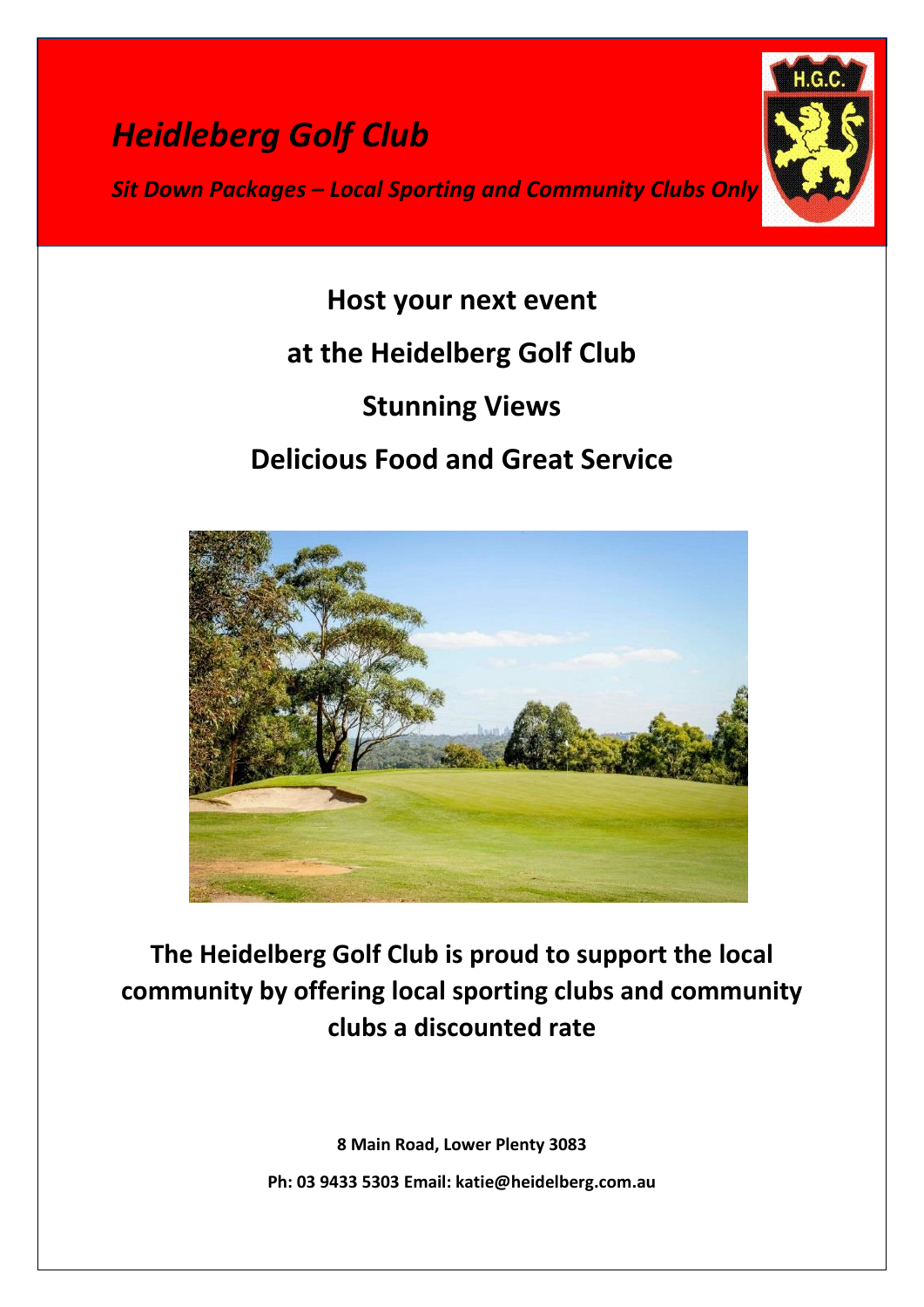## *Heidleberg Golf Club*



### *Sit Down Packages -Local Sporting and Community Clubs Only*

#### **ROOM HIRE FEE**

| <b>Room</b>    | Cost  | Capacity  |
|----------------|-------|-----------|
| Eaglemont Room | \$400 | 80-250    |
| Bryn Teg Room  | \$300 | $30 - 80$ |

*No minimum spend*

*5 hour hire* 

*Airconditioned, Heated, Surround sound system, microphone, parking dance floor and stage (Eaglemont Room only)* 

*If \$2,000 spent on Bar in Eaglemont Room we waive the room hire fee*

*If \$1,000 spent on Bar in Bryn Teg Room we waive the room hire fee*

#### **2 Course Meal**

Choose from Entrée and Main or Main and Dessert

\$39 per person

(Add \$6 per person if you would like alternating meals)

#### **3 Course Meal**

Choose from Entrée and Main or Main and Dessert

\$49 per person

(Add \$10 per person if you would like alternating meals)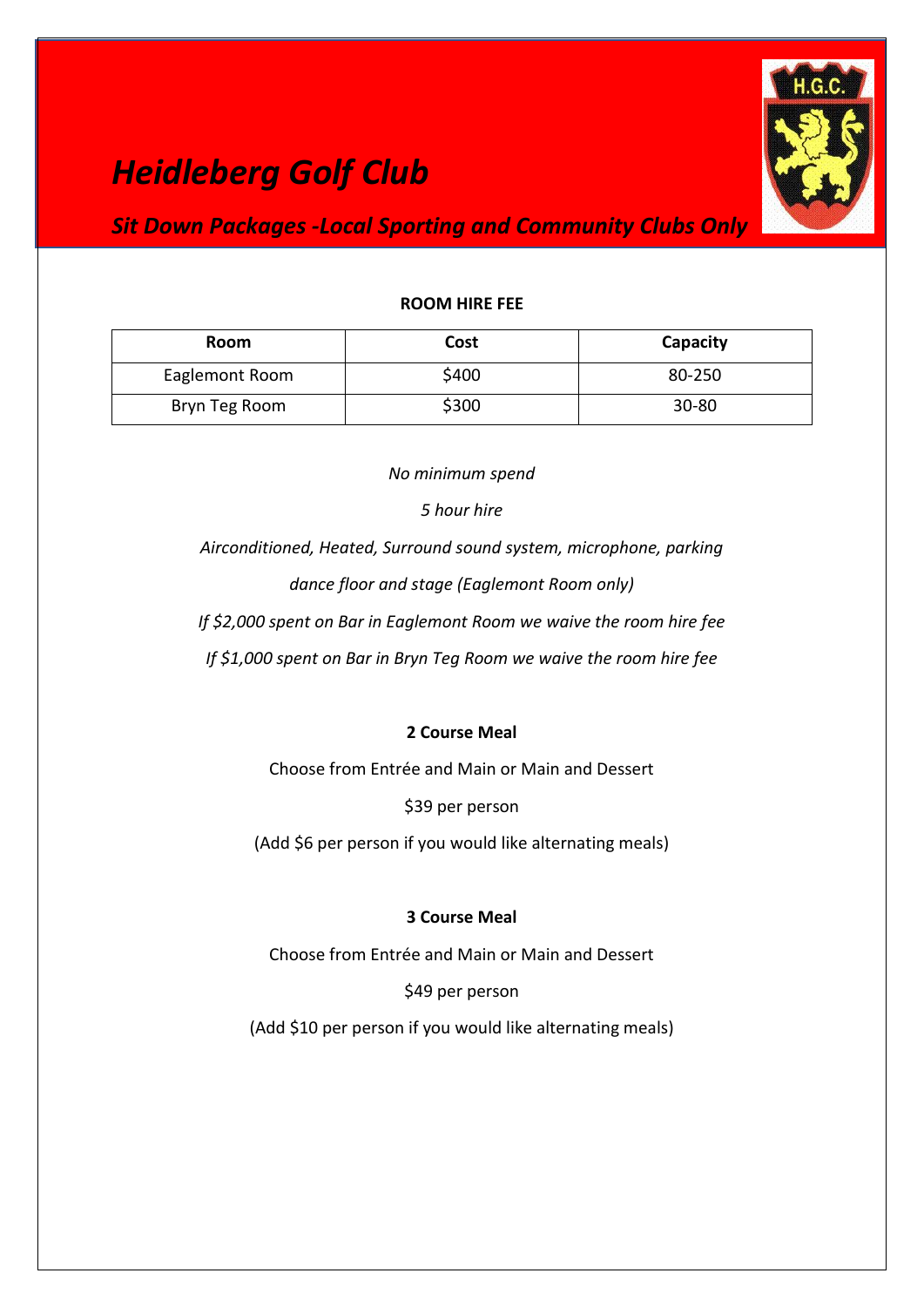#### **Add on to your Package**

Cheese Platter \$30 per platter

Antipasto Platter \$30 per platter

Crunchy Platter \$15 per platter

Dessert Buffet \$7 per person

Cocktail on Arrival \$10

Cakeage:

Served on Platter to cake table - \$50

Served Individually to each guest \$2 per person

Chair cover and Sash \$3 per chair

Barefoot Lawn Bowls

#### **Drinks Packages**

Packages includes Beer, Wine, Soft drink, Tea/Coffee

| 3hr Drinks Package        | $\overline{\phantom{0}}$ | \$40 |
|---------------------------|--------------------------|------|
| 4hr Drinks Package        | -                        | \$45 |
| 4.5hr Drinks Package      |                          | \$50 |
| <b>5hr Drinks Package</b> |                          | \$55 |

**Or we can charge your drinks on consumption Minimum spend applies**

**Purchase a drinks package for over 100 people and receive a free dessert buffet**